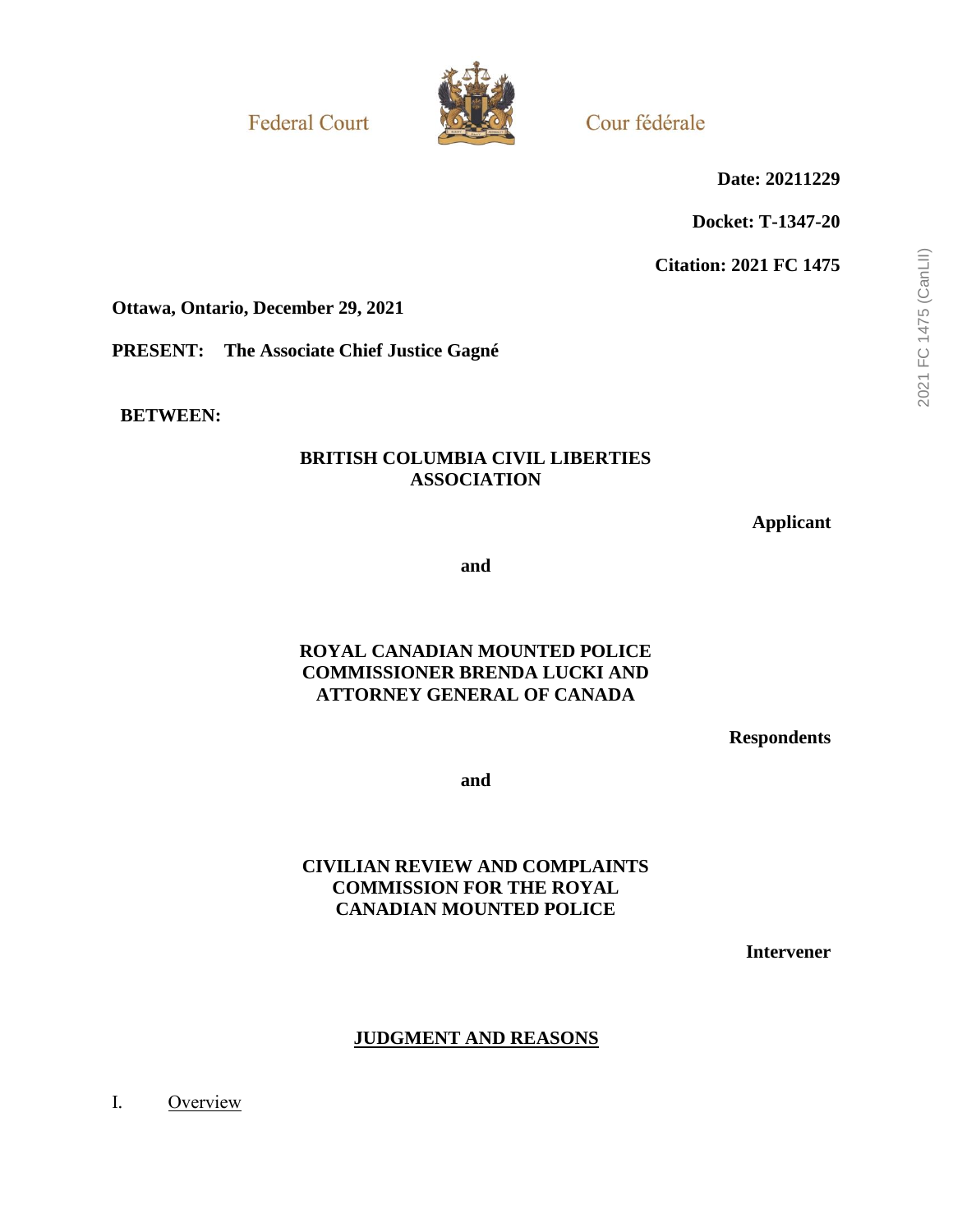[1] The British Columbia Civil Liberties Association [BCCLA or the Applicant] is a not-forfor profit organization that promotes civil liberties and human rights across Canada. An important part of its mandate aims at ensuring public accountability for police misconduct.

[2] The Civilian Review and Complaints Commission for the Royal Canadian Mounted Police [CRCC or Intervener] is a civilian body independent of the Royal Canadian Mounted Police [RCMP], which receives complaints from the public and conducts reviews or initiates investigations into the RCMP's conduct.

[3] Back in February 2014, the BCCLA submitted a complaint to the Commission for Public Complaints against the RCMP [CPC] (the predecessor of the CRCC) alleging that RCMP members had illegally spied on Indigenous and climate advocates opposed to the Northern Gateway pipeline. The complaint also alleged that the RCMP had unlawfully shared the collected information with other government bodies and private sector actors.

[4] In June 2017, the CRCC completed its report [Interim Report] and sent it to the RCMP Commissioner for her written response, as provided for by the *Royal Canadian Mounted Police Act*, RSC 1985, c R-10 [RCMP Act].

[5] After numerous correspondence to the Commissioner by the Applicant and by the Intervener, unsuccessfully urging her to respond to the Interim Report, the Applicant launched this Application for judicial review in November 2020. The Applicant then sought i) a declaration that the RCMP Commissioner had breached her duty under s. 45.76(2) of the RCMP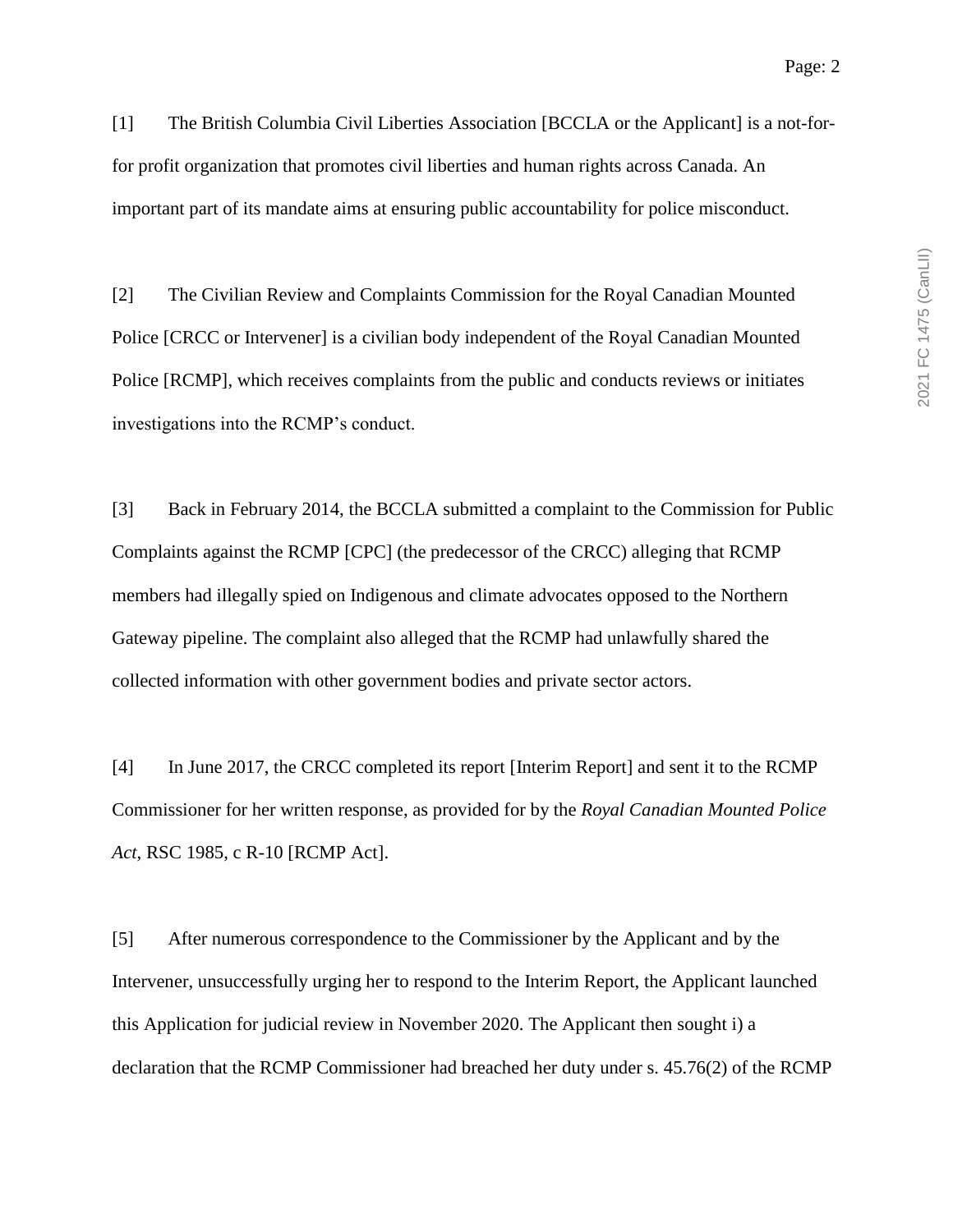Act, ii) a writ of mandamus directing the RCMP Commissioner to provide her response, and iii) a declaration that the delay to respond to the Interim Report infringed section 2(b) of the *Canadian Charter of Rights and Freedoms*, Part 1 of the *Constitution Act, 1982*, being Schedule B to the *Canada Act 1982* (UK), 1982, c 11 [Charter].

[6] Considering the Commissioner finally issued her written response to the Interim Report shortly after this Application was filed, the Applicant no longer seeks a writ of mandamus. However, it insists that the Court rule on the other orders sought, arguing the Commissioner did not respond to the Interim Report "as soon as feasible," as dictated by the RCMP Act. Meanwhile, the Respondents argue that the Application should be dismissed for mootness.

### II. Facts

#### A. *Process of the Civilian Review and Complaints Commission and History of RCMP Commissioner's Responses to Interim Reports*

[7] A complaint against the RCMP or one of its members is investigated by the RCMP's internal board of inquiry, created under Part I of the RCMP Act, unless the CRCC decides to investigate it itself. Even when the RCMP investigates the complaint internally, an unsatisfied complainant can refer it to the CRCC for review.

[8] In both cases, section 45.76 of the RCMP Act provides that on completion of the investigation or hearing, the CRCC prepares and sends to the Minister and the RCMP Commissioner, an interim report setting out any findings and recommendations with respect to the complaint that it sees fit. Of note, the complainant does not receive a copy of the interim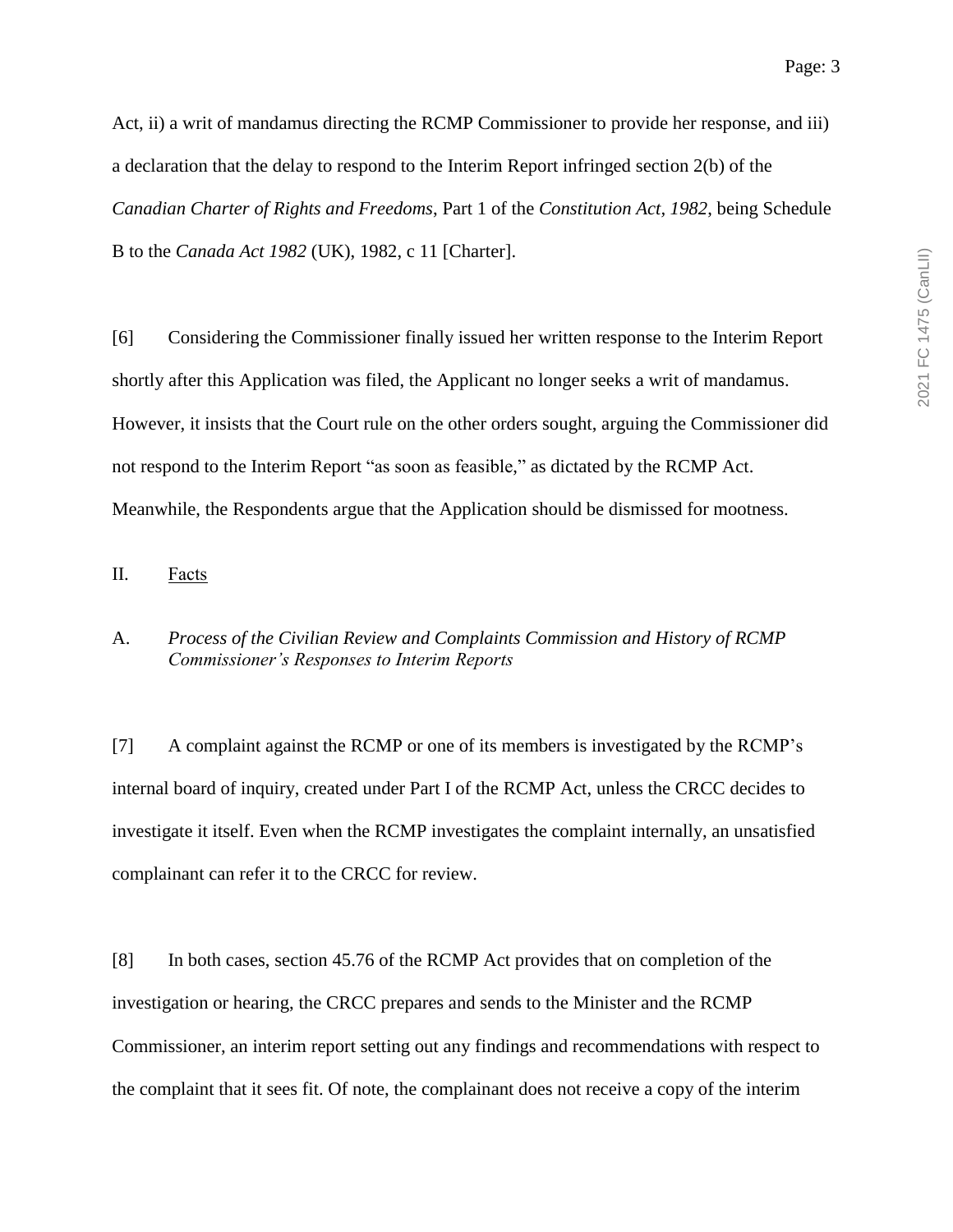report. "As soon as feasible" after receiving the interim report, the RCMP Commissioner must provide her response and indicate any actions that have been taken or will be taken with respect to the complaint or, alternatively, explain why none will be taken. After considering the Commissioner's response, the CRCC prepares a final report with findings and recommendations that is, this time, also sent to the complainant.

[9] For over a decade, the CRCC and its predecessor have raised concerns about delays in the

RCMP Commissioner's response to interim reports:

- A 2007 CPC report mentioned a backlog of interim reports awaiting response from the RCMP Commissioner, with an average delay of 155 days;
- In its 2008-2009 annual report, the CPC noted that the 2007 backlog was being resolved, with only two outstanding reports remaining;
- The 2009-2010 annual report stated that the backlog had returned, with 10 responses outstanding for 6-12 months and one outstanding for over a year;
- In 2010-2011, the CPC reported 20 interim reports that had been awaiting responses for 6-12 months and two waiting for over a year;
- In 2011-2012, the CPC reported that 17 interim reports had been waiting for a response for 6-12 months and 21 had been waiting for over a year;
- In 2012-2013, the CPC reported some progress in reducing the backlog, with zero interim reports outstanding for over six months;
- In 2013-2014, the CPC reported that only two interim reports had been outstanding for more than six months.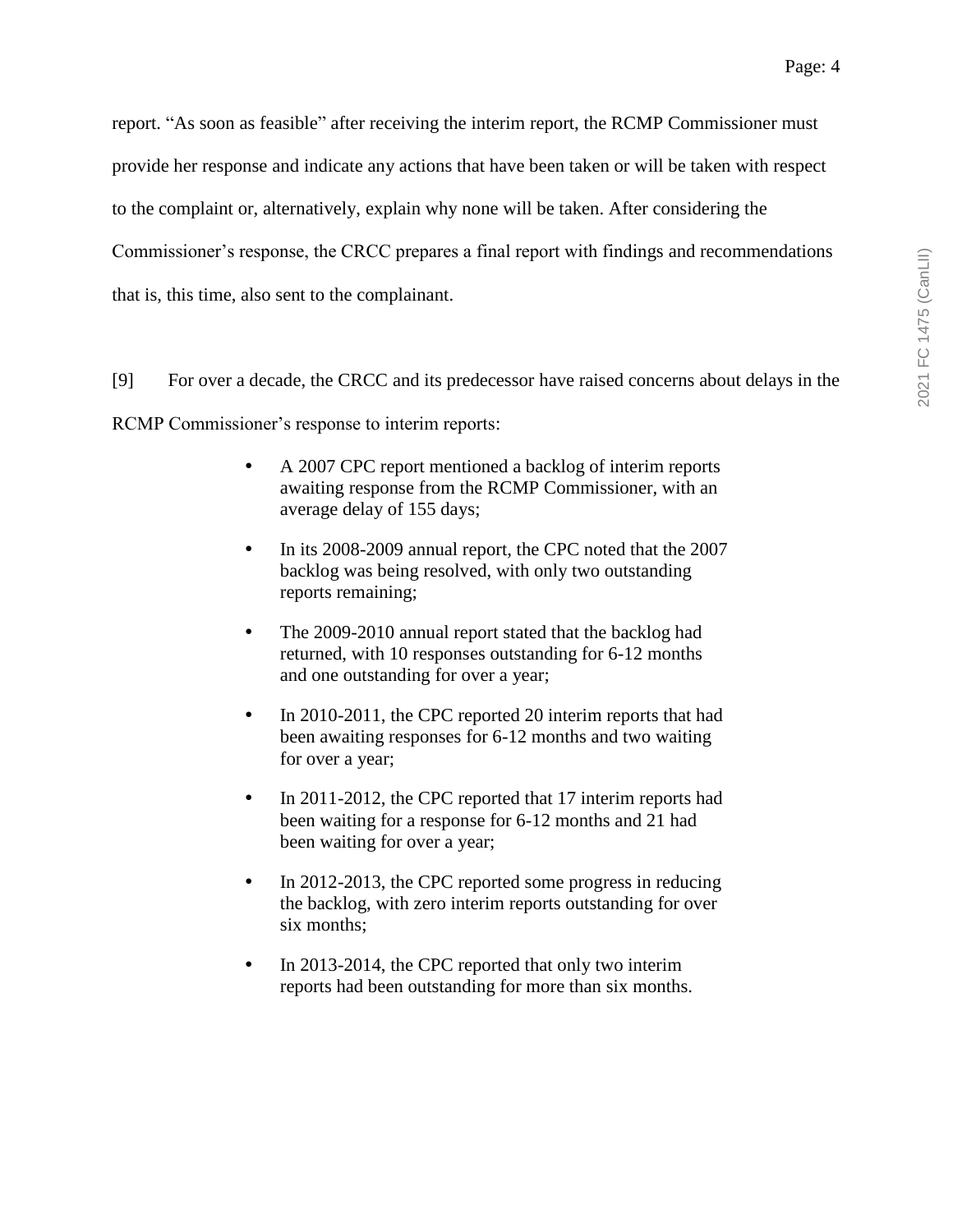[10] In 2014, amendments to the RCMP Act came into force, making the CPC into the CRCC.

At the same time, Parliament inserted language into section 45.76 requiring the RCMP

Commissioner to respond to CRCC interim reports "as soon as feasible," where there previously

was no time limit. However, it did not seem to have a significant and lasting impact on responses

from the Commissioner:

- The CRCC's 2014-2015 and 2015-2016 annual reports did not mention issues with timeliness of the RCMP Commissioner's response to interim reports;
- In 2016-2017, the CRCC reported a new backlog with over 70 interim reports awaiting a response, "some" of which had been waiting for over a year;
- In 2017-2018, the CRCC reported its concern with the backlog of interim reports, and that "some" had been waiting more than 18 months. It also acknowledged that the RCMP Commissioner responded to more such reports in 2017-2018 than in 2016-2017;
- The 2018-2019 Annual Report did not mention delays or backlogs.

[11] In December 2019, the CRCC and the RCMP Commissioner signed a Memorandum of Understanding [MOU] that created a six-month target for the RCMP Commissioner's responses. Again, it seems that the parties failed to achieve their goal:

> • In 2019-2020, the CRCC reported that 64 interim reports had been awaiting a response for one to two years, 48 had been waiting for two to three years, and six had been waiting for more than three years.

[12] In February 2021, the Director of the RCMP National Public Complaints Directorate [Directorate], which is responsible for analyzing interim reports from the CRCC and advising the RCMP Commissioner accordingly, filed an affidavit on behalf of the Respondents in this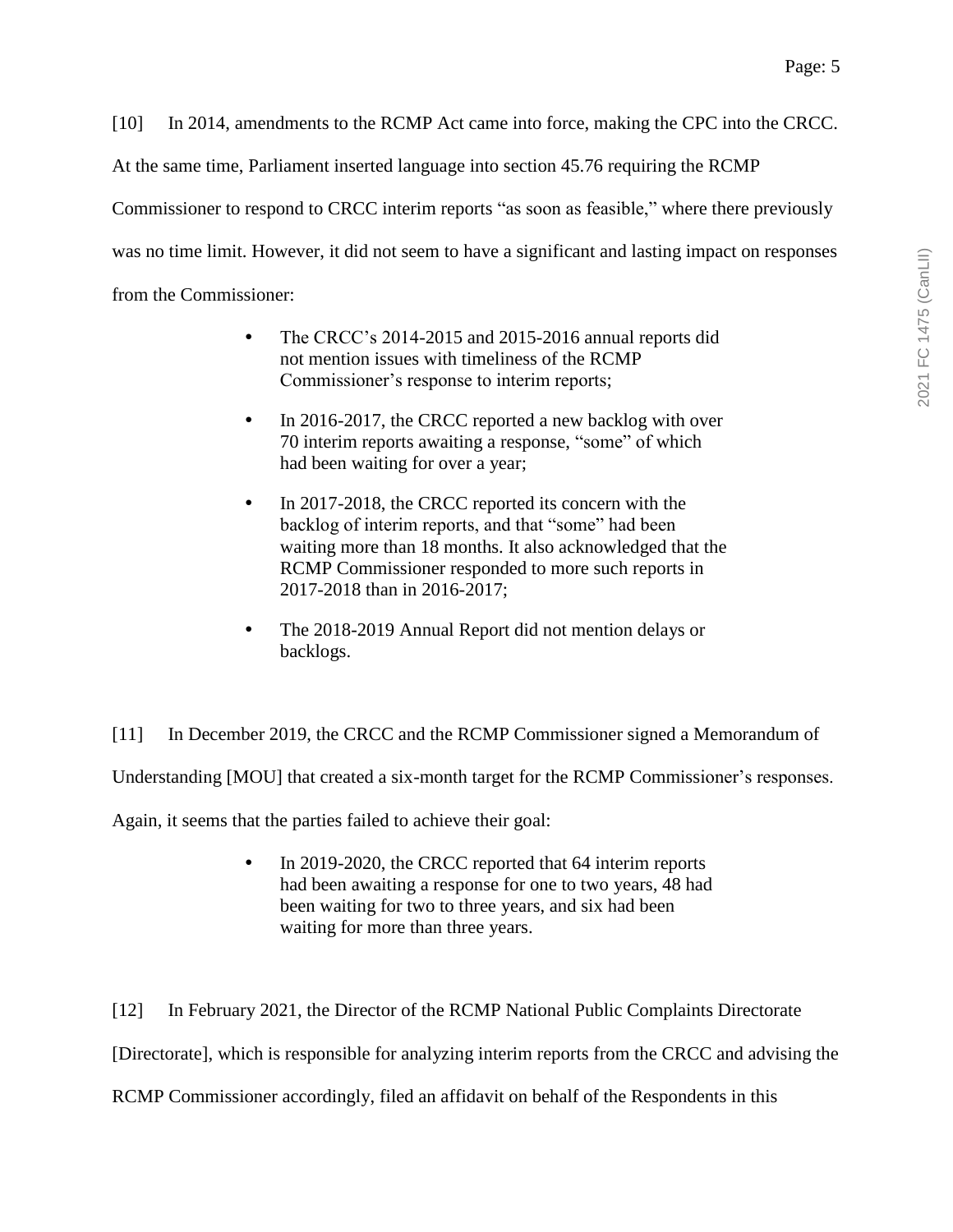Application. He states that, at that time, there were 140 interim reports from the CRCC awaiting a response from the RCMP Commissioner and that the Directorate was in the process of hiring new employees to help clear the backlog; he warned however that it is a lengthy and complicated process.

[13] On September 7, 2021, the Acting Director of the Directorate provided an affidavit updating the above numbers. He states that the Directorate has made progress on reducing the backlog and that by September 2021 there were only 32 interim reports awaiting a response from the RCMP Commissioner. He adds that he is confident that the backlog should be cleared by the end of November 2021. He also states that all interim reports received after April 1<sup>st</sup>, 2021 would receive a response within six months.

B. *The Applicant's Complaint to the CRCC*

[14] In February 2014, the BCCLA filed a complaint to the CRCC alleging that members of the RCMP had illegally monitored environmentalists and violated their constitutional rights in the context of National Energy Board hearings held in British Columbia in relation to the Northern Gateway pipeline.

[15] **In June 2017**, the CRCC completed its Interim Report with findings and recommendations and provided it to RCMP Commissioner.

[16] On cross-examination, former Superintendent of the RCMP confirmed that no analyst was assigned to work on this Interim Report **until July 2020**.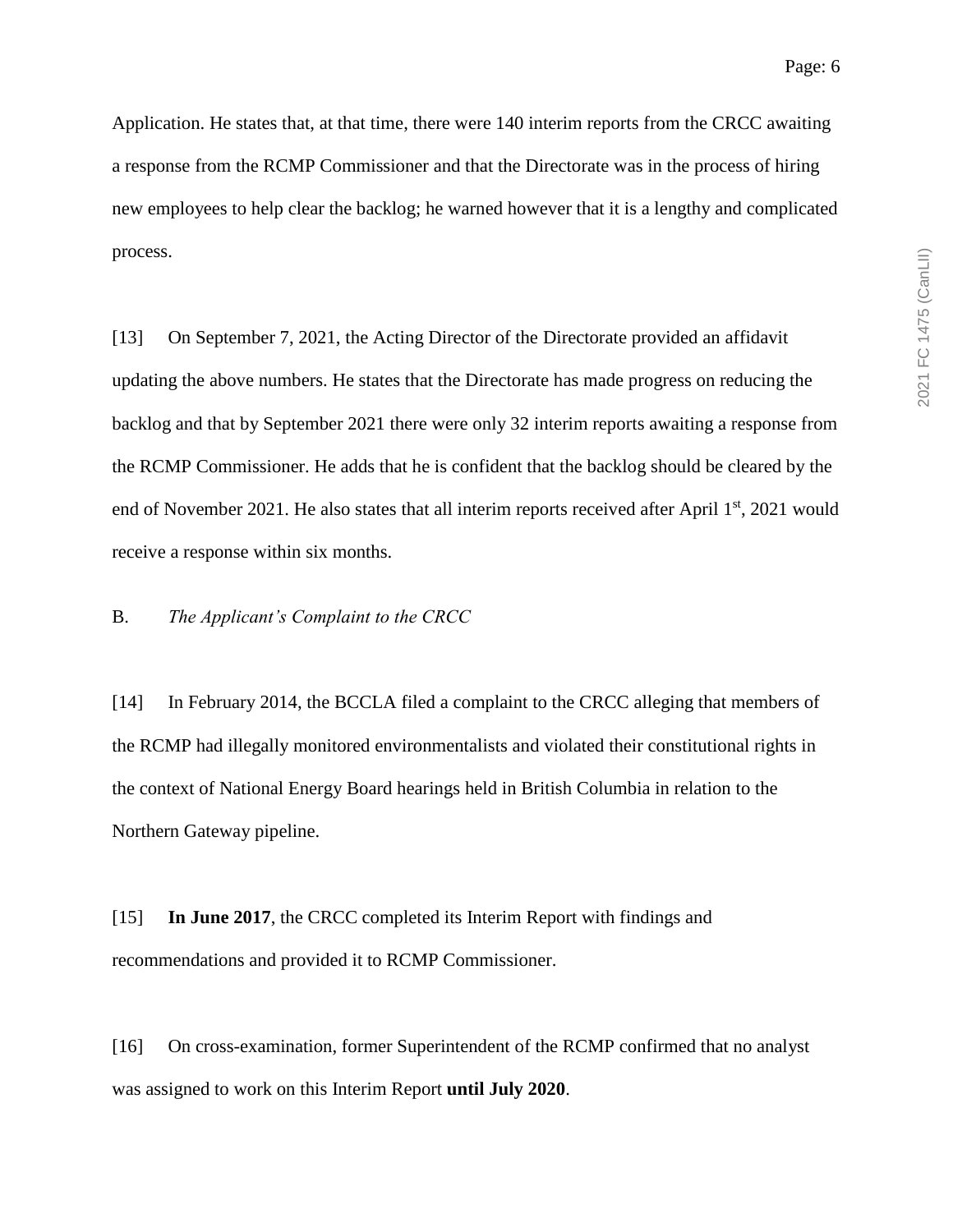[17] The RCMP Commissioner responded to the Interim Report in November 2020, after this Application was commenced, more than three years after receiving the Interim Report and almost seven years after the Applicant filed its complaint with the CRCC.

[18] Finally, the CRCC released its final report on the Applicant's complaint on December 15, 2020.

III. Issues

- [19] This Application raises the following issues:
	- A. *Is the dispute moot? If so, should the Court exercise its discretion to hear the Application?*
	- B. *Is declaratory relief available to the Court in the present case?*
	- C. *Did the Commissioner breach her duty to respond to the Interim Report 'as soon as feasible'?*
	- D. *Should the Court engage in a Charter Analysis and if so, is section 2(b) of the Charter engaged?*
	- E. *Should the Court grant special costs?*
- IV. Analysis
- A. *Is the dispute moot? If so, should the Court exercise its discretion to hear the Application?*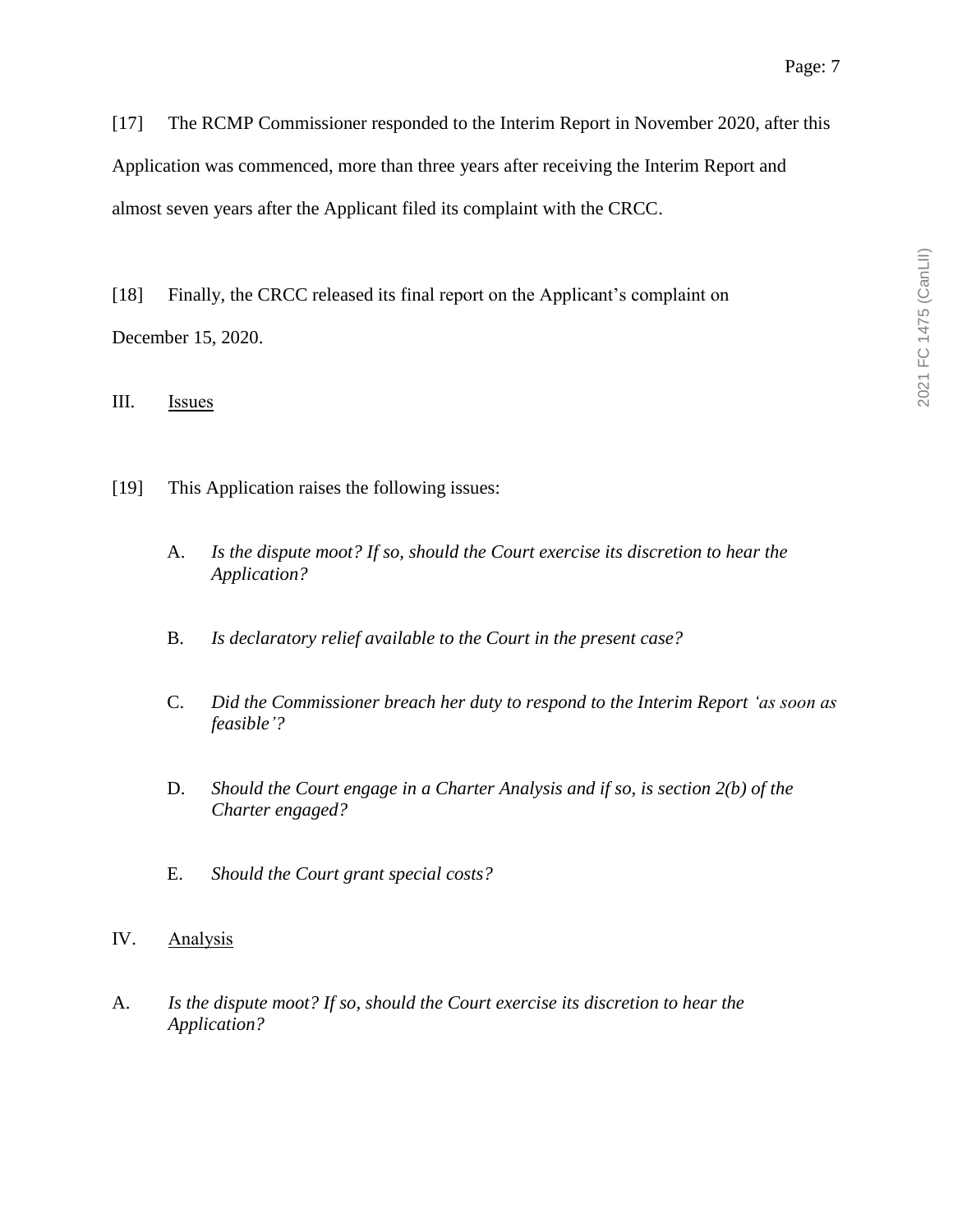[20] The Respondents submit that the Application is moot because the Commissioner provided her response to the Interim Report. They argue that the doctrine of mootness applies equally to the availability of declaratory relief (*Moses v Canada*, 2003 FC 1417 at para 13). The underlying basis for the dispute between the parties no longer exists because the Applicant has obtained the core relief that it was seeking through its Application.

[21] In addition, the Respondents submit that the Court should not exercise its discretion to decide this moot case because the relevant factors set forth in *Borowski v Canada (Attorney General)*, [1989] 1 SCR 342, [*Borowski*] weigh against it. Making a decision on the dispute is an uneconomical use of judicial resources because a decision would have no practical effect on the rights of the parties (*Canadian Union of Public Employees (Air Canada Component) v Air Canada*, 2021 FCA 67 at para 14). Finally, the Respondents argue that interpretation of the term "as soon as feasible" would be better dealt with in the context of an actual live dispute, considering that Parliament specifically chose not to include a specific timeframe in the RCMP Act.

[22] In my opinion, this issue does not turn on whether or not I find this matter to be moot. It rather turns on whether or not, in the circumstances described above, the Court should exercise its discretion to nonetheless rule on the two remaining remedies sought in this Application. That it so because even if I find the case to be moot, I would choose to exercise my discretion to rule on these issues. In *Borowski* (at 353), the Supreme Court of Canada sets out a two-step analysis:

> First it is necessary to determine whether the required tangible and concrete dispute has disappeared and the issues have become academic. Second, if the response to the first question is affirmative, it is necessary to decide if the court should exercise its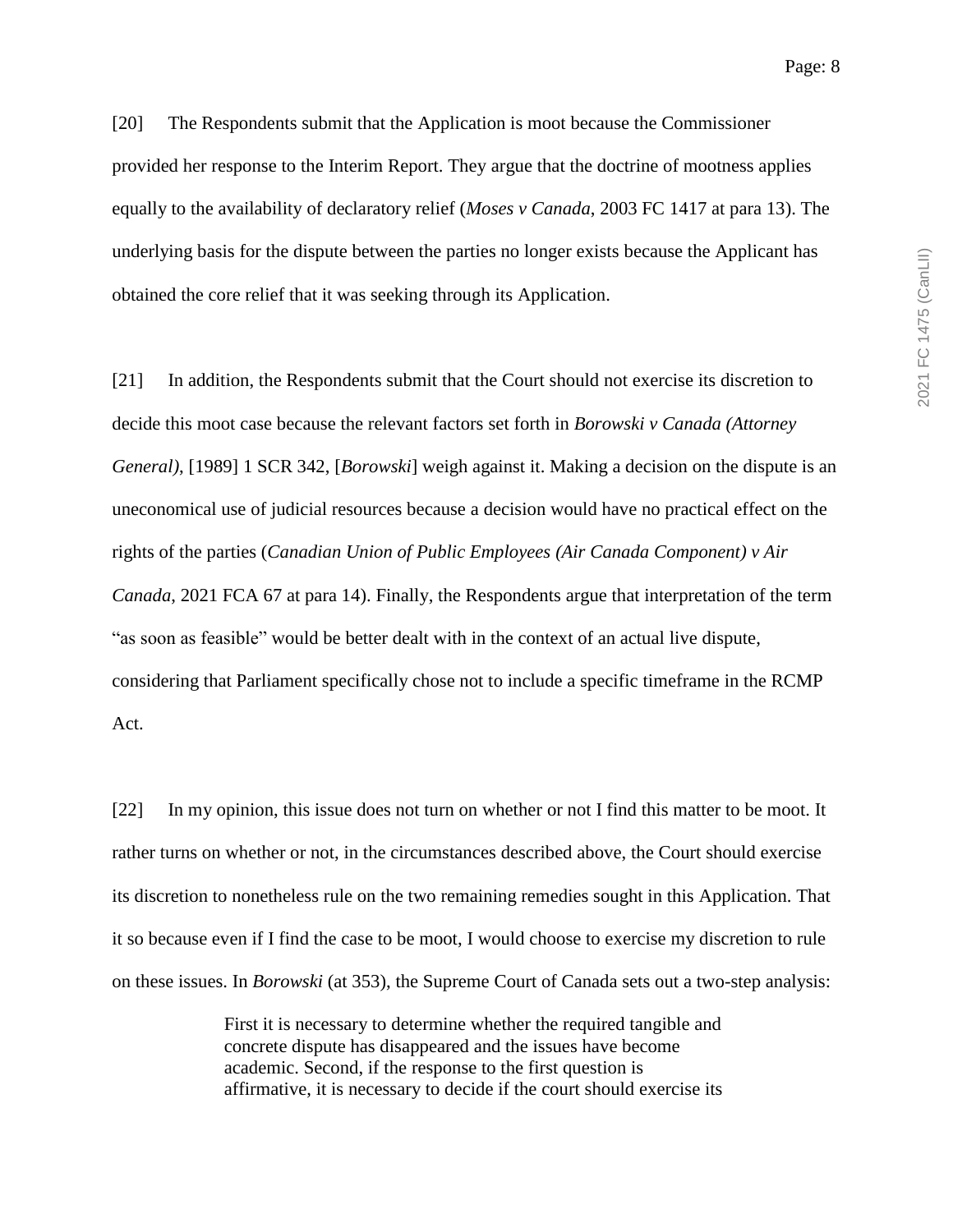discretion to hear the case. The cases do not always make it clear whether the term "moot" applies to cases that do not present a concrete controversy or whether the term applies only to such of those cases as the court declines to hear. In the interest of clarity, I consider that a case is moot if it fails to meet the "live controversy" test. A court may nonetheless elect to address a moot issue if the circumstances warrant.

[23] When choosing to exercise its discretion to hear a case that is moot, the Court should consider the three basic purposes of the mootness doctrine.

[24] First, a Court's competence to resolve legal disputes is rooted in the adversarial system. Therefore, it may be appropriate to hear a dispute if, despite the cessation of a live controversy, the necessary adversarial relationships will nevertheless prevail (*Borowski* at 358-359).

[25] Second, there is a need to ration scarce judicial resources. In some cases, hearing the controversy could be worthwhile to conserve judicial resources. In particular, this concern is relevant if the Court's decision will have some practical effect on the rights of the parties notwithstanding that it will not have the effect of determining the controversy, which gave rise to the application (*Borowski* at 360). Similarly, it could be relevant to hear cases which although moot are of a recurring nature but brief (*Borowski* at 360). In addition, hearing a moot dispute could be justified in cases which raise an issue of public importance of which a resolution is in the public interest (*Borowski* at 361).

[26] Third, the Court should be aware of its proper "law-making function"; pronouncing judgments in the absence of a dispute affecting the parties may be viewed as intruding into the role of the legislative branch of government (*Borowski* at 362).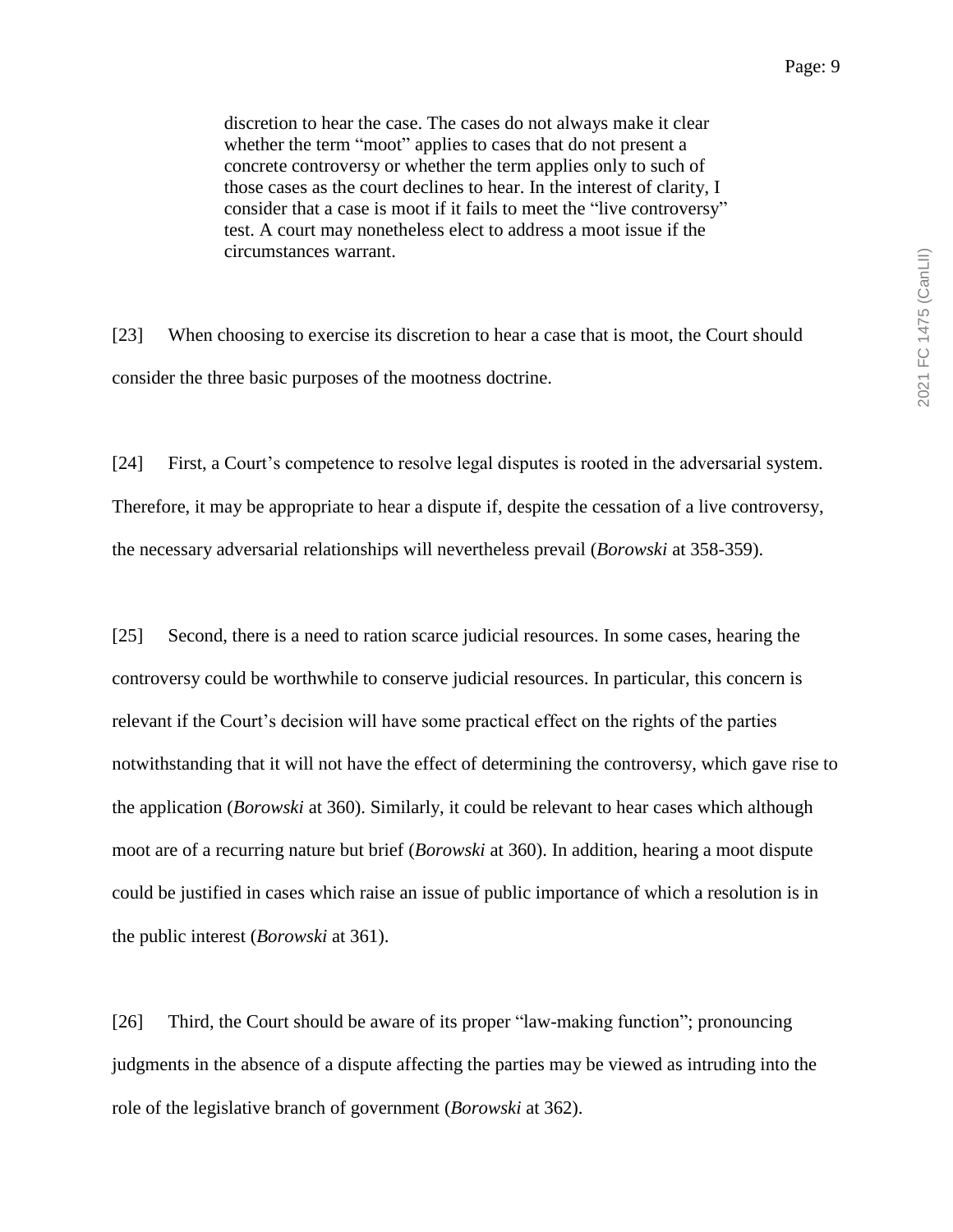[27] In my opinion, the second purpose of the mootness doctrine weighs heavily in favour of disposing of the remaining issues raised by this Application. The Court has already expended significant resources on hearing this case, which would go to waste if the Court were to decline to render a decision. In *0769449 B.C. Ltd. (Kimberly Transport) v Vancouver Fraser (Port Authority)*, 2016 FC 645 at para 26 [*Kimberly Transport*], this Court stated, "an application for judicial review can certainly be dismissed for mootness at the time of the hearing without the necessity of a motion prior to the hearing." However, it also found that "[t]o the extent that the Court should be mindful of utilizing scarce judicial resources by hearing matters which are otherwise moot, those resources were, for the most part, already expended upon the hearing of this matter" (*Kimberly Transport* at para 26).

[28] In addition, if the past is any indication of the future, it is likely that without judicial intervention, this situation will repeat itself. Both the Applicant and the Intervener have a live interest in obtaining a ruling on the issues they have raised and debated on, so history does not repeat itself. As indicated above, the CRCC has struggled with significant delays for over a decade. Pending receiving a response from the RCMP Commissioner, the CRCC is prevented from issuing its final report to the complainant and the RCMP is delayed in implementing recommendations and improving its processes.

[29] As an illustration of the above, the Applicant was one of the complainants who had called upon the CRCC to launch an investigation into the RCMP's response to protestors in the Wet'suwet'en territory, located in New Brunswick. In its 2019-2020 Annual Report, the CRCC indicated that the Commissioner's failure to respond to a previous interim report (regarding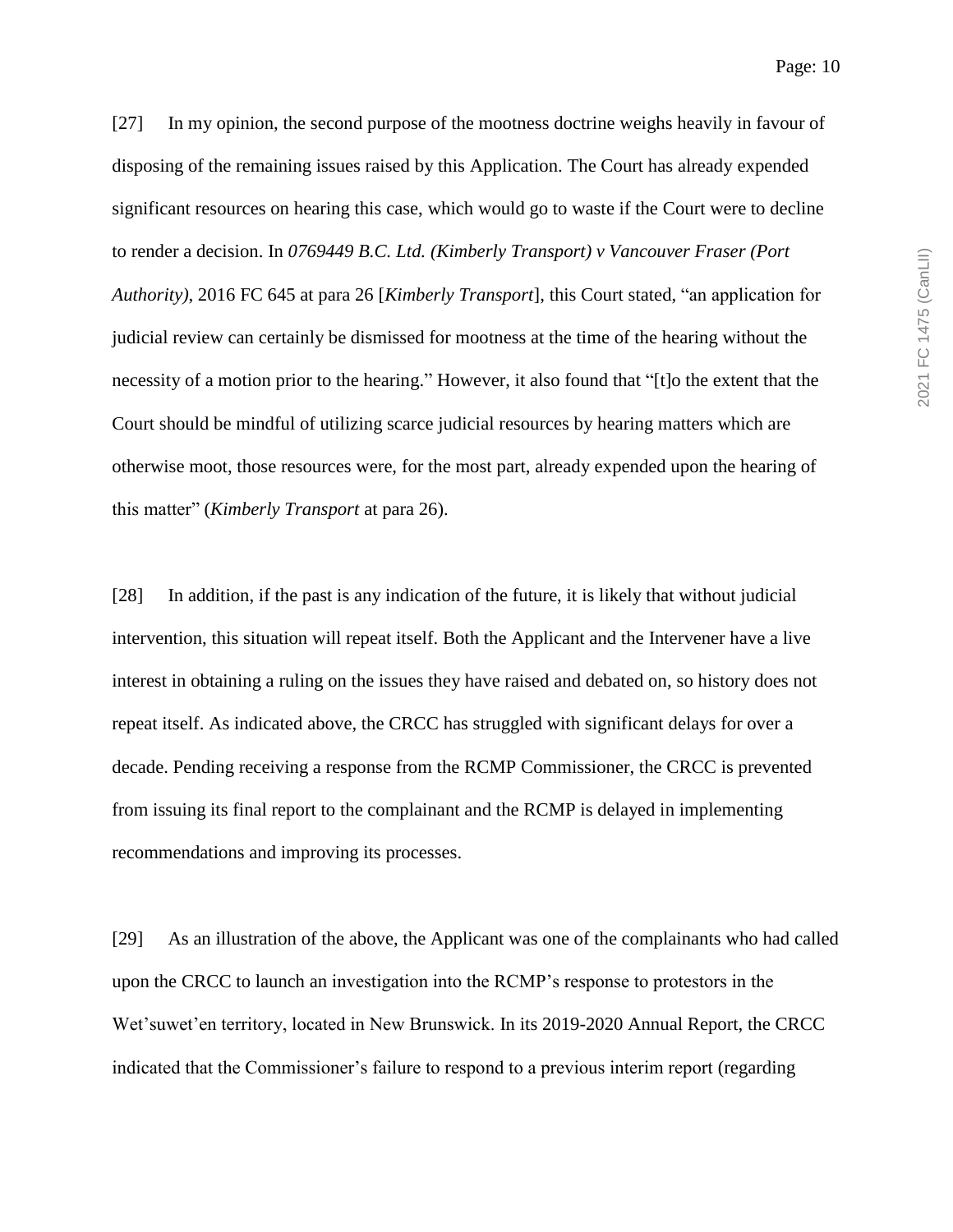protests in Kent County, New Brunswick) which contained similar issues as those raised during the "Wet'suwet'en crisis" had a negative impact on its investigation and course of conduct. In other words, the systemic delays described above are of recurrent nature for all the parties. They have an impact on the CRCC's ability to fully exercise its oversight role over the RCMP and on the RCMP's good policing practices.

[30] I am mindful of the Respondents' evidence that the RCMP hired new analysts in 2020 and 2021 to help clear the backlog. However, on the other side of that coin, it could be said that this Application was instrumental in the RCMP's staffing decision. I also agree with the Applicant that it is too soon to know whether these changes will resolve the systemic issues, as similar changes in the past have not yielded lasting results. On several occasions, the RCMP Commissioner has cleared the backlog, only for it to return.

[31] In my view, it is in the public interest to have a police oversight institution that functions properly and is unobstructed. The CRCC considered that the complaint it received from the Applicant merited a public interest investigation. The Applicants have explained the important consequences of these delays on the public's ability to obtain information about police misconduct and to remedy policies that can cause harm to the public. Therefore, it is in the public interest for the Court to provide an interpretation of section 45.76(2) of the RCMP Act.

B. *Is declaratory relief available to the Court in the present case?*

[32] Declaratory relief may be granted when: (a) the court has jurisdiction to hear the issue, (b) the dispute is real and not theoretical, (c) the party raising the issue has a genuine interest in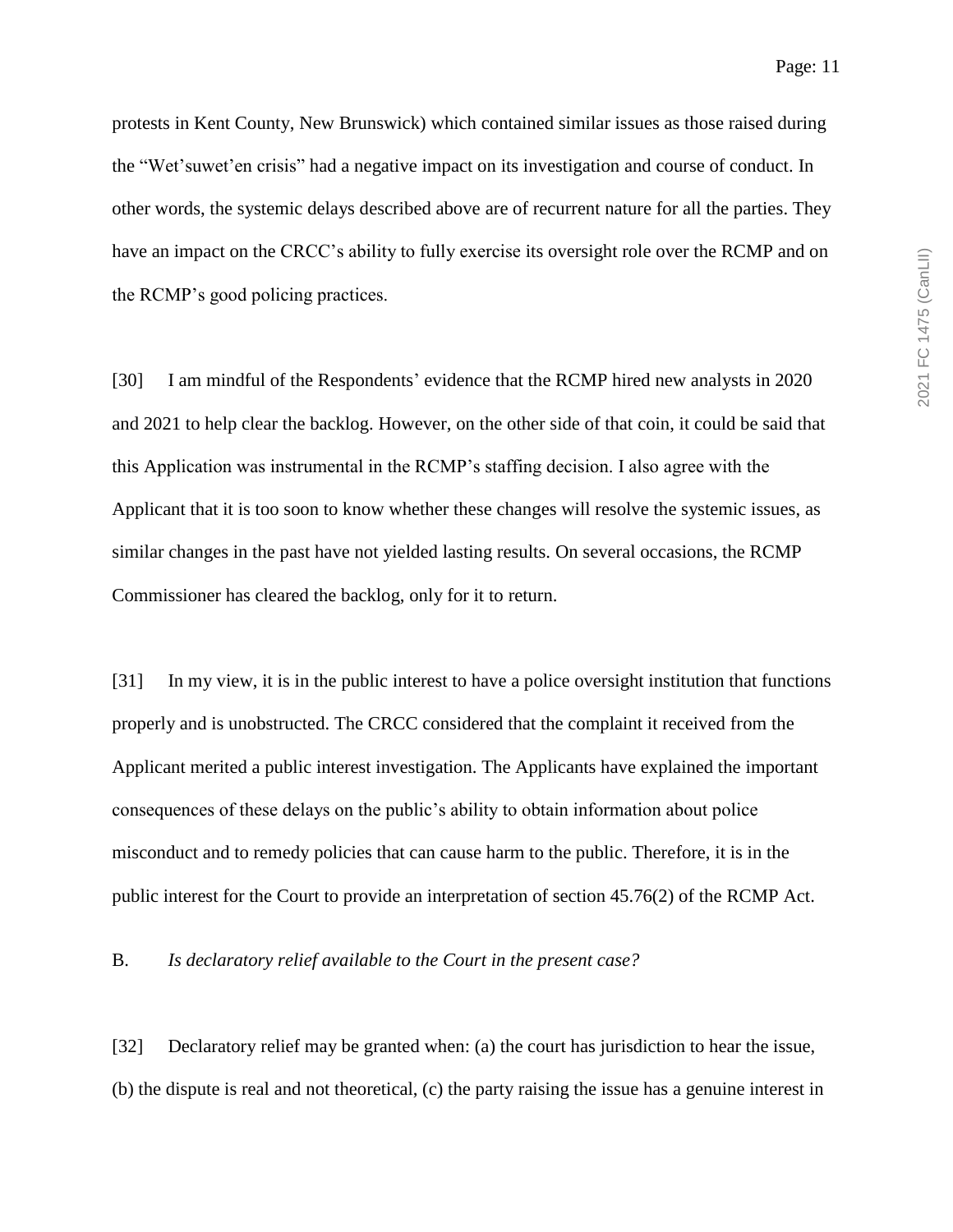its resolution; and (d) the respondent has an interest in opposing the declaration sought (*Ewert v Canada,* 2018 SCC 30*,* at para 81; *SA v Metro Vancouver Housing Corp*, 2019 SCC 4, at para 60).

[33] In this case, the contentious issue is whether the dispute is "real and not theoretical." It is not controversial that this matter falls within the jurisdiction of the Court and that the Applicant (as well as the Intervener) has a genuine interest in its resolution, and that the Respondents have an interest in opposing the declaration sought. While the RCMP Commissioner has now provided her response to the Interim Report, the issues of systemic delays and interpretation of section 45.76(2) of the RCMP Act remain. In its Notice of Application, the Applicant has initially asked for a declaration that the RCMP Commissioner breached her duty under section 45.76 of the RCMP Act. The parties have provided significant evidence on the years of systemic delays and they have provided lengthy observations on statutory interpretation. In my view, that aspect of the dispute is real, the Court has the jurisdiction, it has sufficient evidentiary record, and there is sufficient adversarial context to issue the declarations sought.

# C. *Did the Commissioner breach her duty to respond to the Interim Report 'as soon as feasible'?*

[34] The Applicant submits that the plain meaning of "as soon as feasible" is the same as "as soon as possible," especially taking into account the French version of section 45.76(2) of the RCMP Act which reads "*dans les meilleurs délais*." The Applicant submits that an analysis of the legislative purpose of the provision reveals Parliament introduced it following a "crisis of confidence in the RCMP" and that allowing a significant delay in the resolution of complaints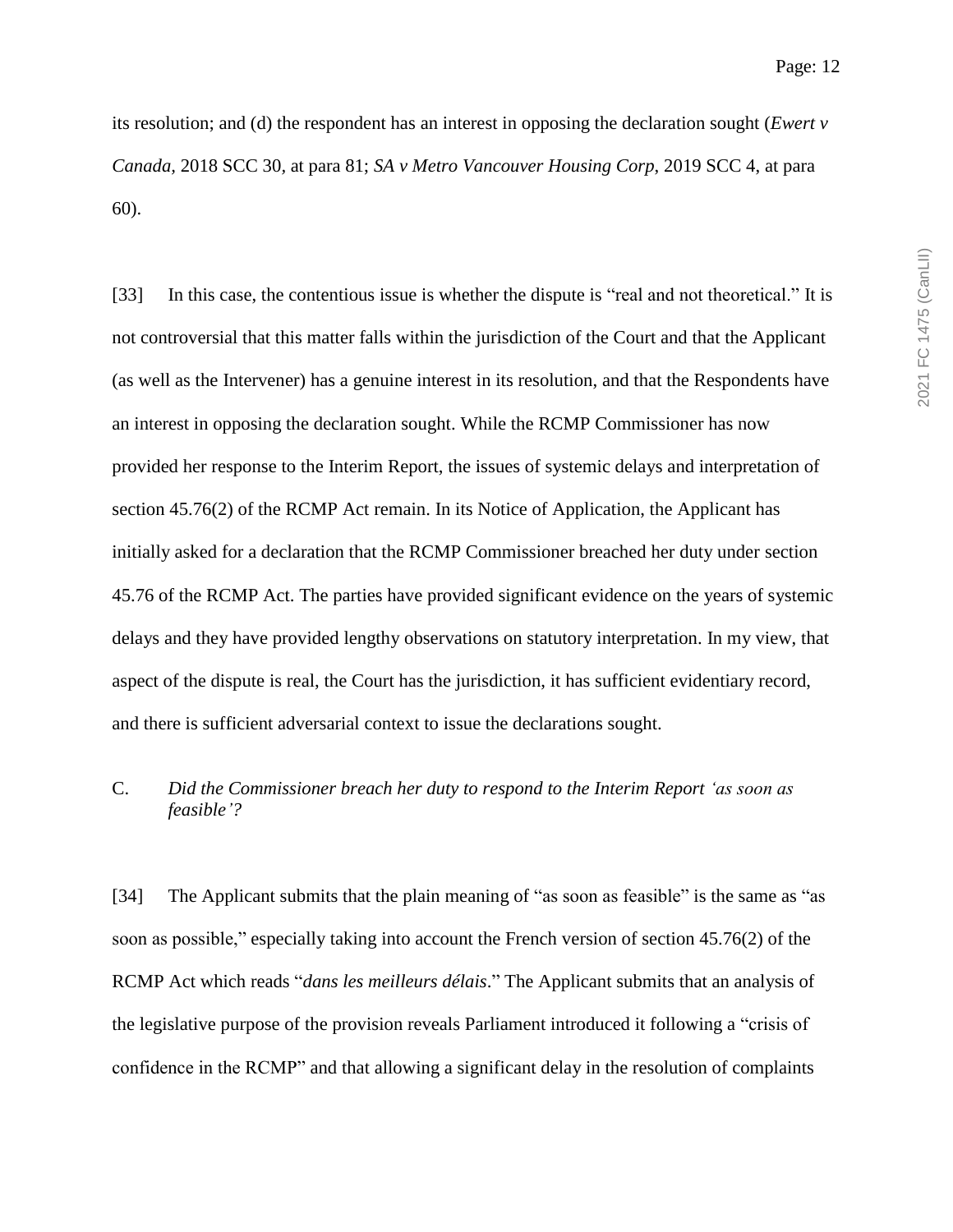about RCMP conduct would be contrary to the provision's legislative purpose. The Applicant argues that an analysis of the external context reveals that a timeline between 30 days and 6 months would be "feasible." It points out that the Supreme Court of Canada interpreted the terms "as soon as feasible" found in the *Copyright Act*, RSC, 1986, c. C-42, such that steps must be taken to ensure such obligations are met "quickly and efficiently" (*Rogers Communications Inc. v Voltage Pictures, LLC*, 2018 SCC 38 at para 31 [*Rogers Communications*]).

[35] The Respondents concede that an expectation of around six months would be a reasonable timeline for the "as soon as feasible" requirement of section 45.76(2) of the RCMP Act, with some flexibility for more complex reports. The Respondents also concede that the RCMP Commissioner's response time in the present case violated that element of her statutory obligation. They favour a "flexible case by case approach," recognizing that the Commissioner has some discretion to determine when a response is feasible. The Respondents disagree with the Applicant's assessment that the dictionary meaning of "as soon as feasible" indicates any sense of urgency, but rather refer to convenience or reasonableness. The Respondents submit that the *Rogers Communications* precedent is of limited assistance because the phrase "as soon as feasible" appeared in a different statutory scheme and interpretation of that phrase was not directly at issue.

[36] For the Intervener, "as soon as feasible" means "soon, expeditiously, or reasonably promptly" and a maximum of six months is a reasonable timeline that the RCMP Commissioner should meet in almost all cases. Hansard demonstrates that the intention of Parliament was to add a temporal limitation to the RCMP's timeframe to respond to CRCC's interim reports. The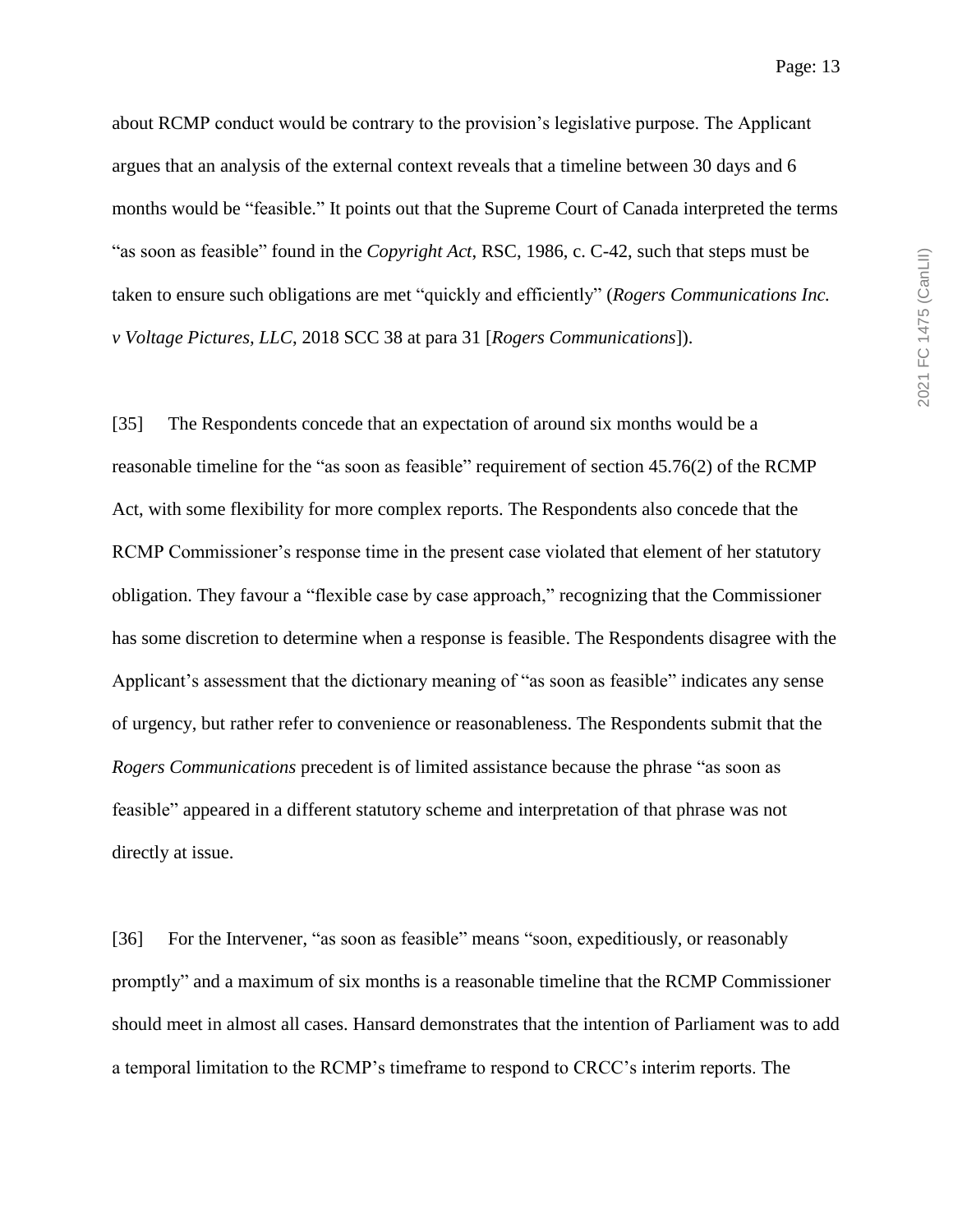ordinary meaning of "feasible" is "practicable" and the test of practicability is reasonableness. In addition, the Intervener asks the Court to provide more guidance on the RCMP Commissioner's duty under section 45.76 of the RCMP Act, as it is concerned that, taking into account the historical cycle of delays set out above, the resources assigned today may be shifted to other pressing priorities tomorrow.

[37] At the close of the hearing, it became obvious that the parties agreed in principle that absent exceptional circumstances, a six-month deadline would be a reasonable interpretation of the "as soon as feasible" requirement.

[38] This is consistent with the modern approach to statutory interpretation. In *Rizzo & Rizzo Shoes Ltd. (Re)*, [1998] 1 SCR 27 at para 21, the Supreme Court stated that "the words of an Act are to be read in their entire context and in their grammatical and ordinary sense harmoniously with the scheme of the Act, the object of the Act, and the intention of Parliament."

[39] In my view, a three-and–a-half year delay is certainly not a reasonable interpretation of the "as soon as feasible" in the Act. Nor does it mean whenever resources become available. In the case before me, it took the Commissioner a full three years to assign an officer to the case and once the officers were assigned, it took the Commissioner only a few months to issue a fivepage response to the Interim Report, in which she accepts all the CRCC's findings and recommendations. I agree with the Intervener that it would be imprudent to allow the Commissioner to under-resource the Directorate and claim that lengthy delays are due to volume of Interim Reports and insufficient resources. Rather, "as soon as feasible" requires an institution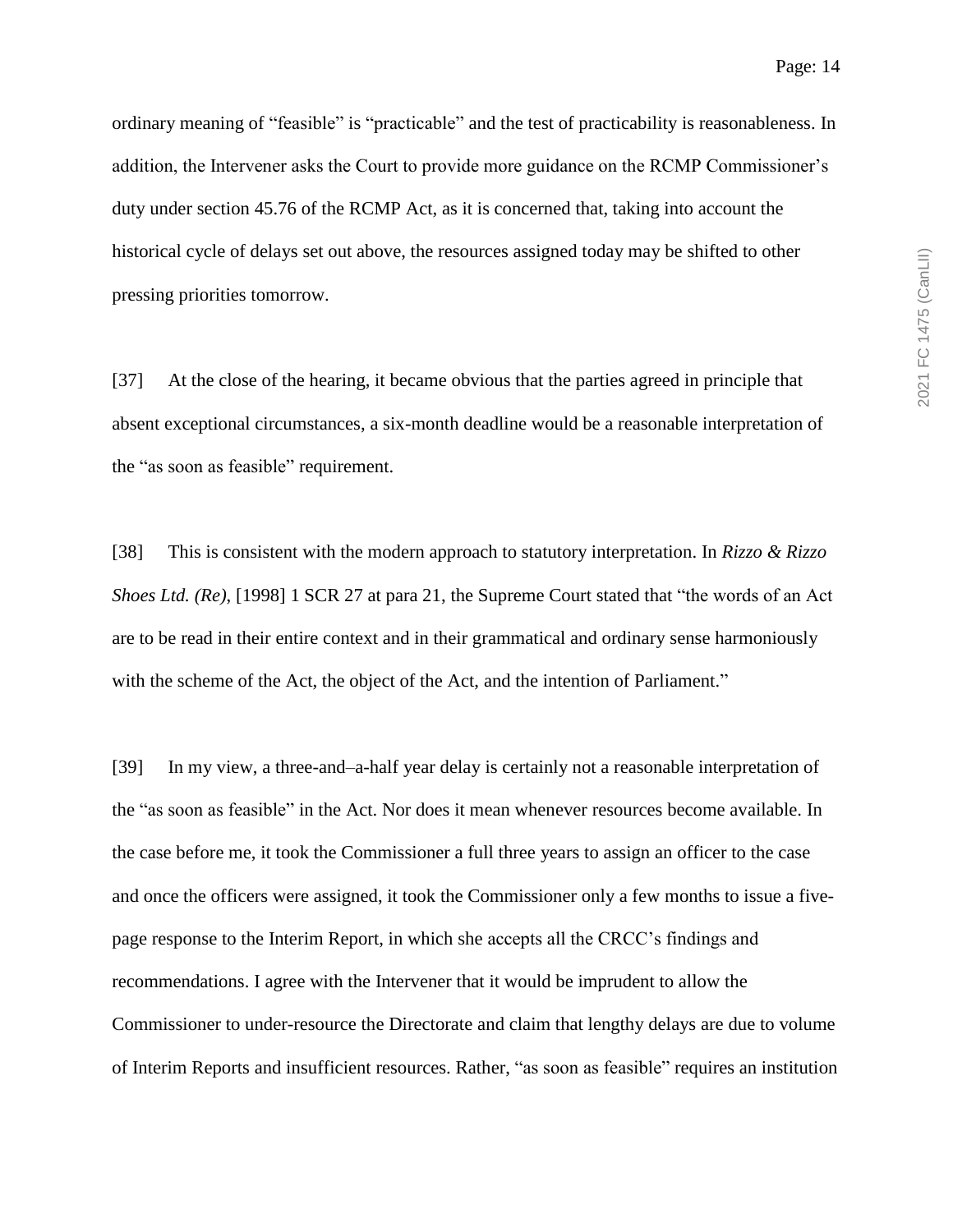to arrange its resources such that it can discharge its obligations "quickly and efficiently" (*Rogers Communications* at para 31).

[40] Furthermore, it is important to consider the statute as a whole, including its French version, which uses the term "*dans les meilleurs délais*." This, arguably, indicates an obligation that is more time sensitive than "as soon as feasible." For bilingual statutes, where there is any apparent disconnect between the two official versions, "the common meaning is normally the narrower version" (*R. v Daoust*, 2004 SCC 6, at paras 27-29). Therefore, I favour a narrower interpretation of "as soon as feasible" that indicates a sense of urgency. In light of the consensus that transpired at the hearing, and in light of the terms of the MOU signed by the CRCC and the RCMP, a six-month deadline would be a reasonable interpretation of the requirement imposed on the RCMP Commissioner. It would then be on her to argue that exceptional circumstances warrant a longer delay.

# D. *Should the Court engage in a Charter Analysis and if so, is section 2(b) of the Charter engaged?*

[41] The Applicant submits that the RCMP Commissioner's "extreme delay" in responding to the Interim Report violated its right to freedom of expression under section 2(b) of the Charter, either in its purpose or in its effects. The Applicant argues that it is established that access to information is a derivative right to section 2(b) of the Charter (*Ontario (Public Safety and Security) v Criminal Lawyers' Association*, 2010 SCC 23 at para 30 [*CLA*]). The Applicant has a long history of publicly commenting on CRCC's findings, but was not able to do so in the present case until the final report was issued, which could not occur before the RCMP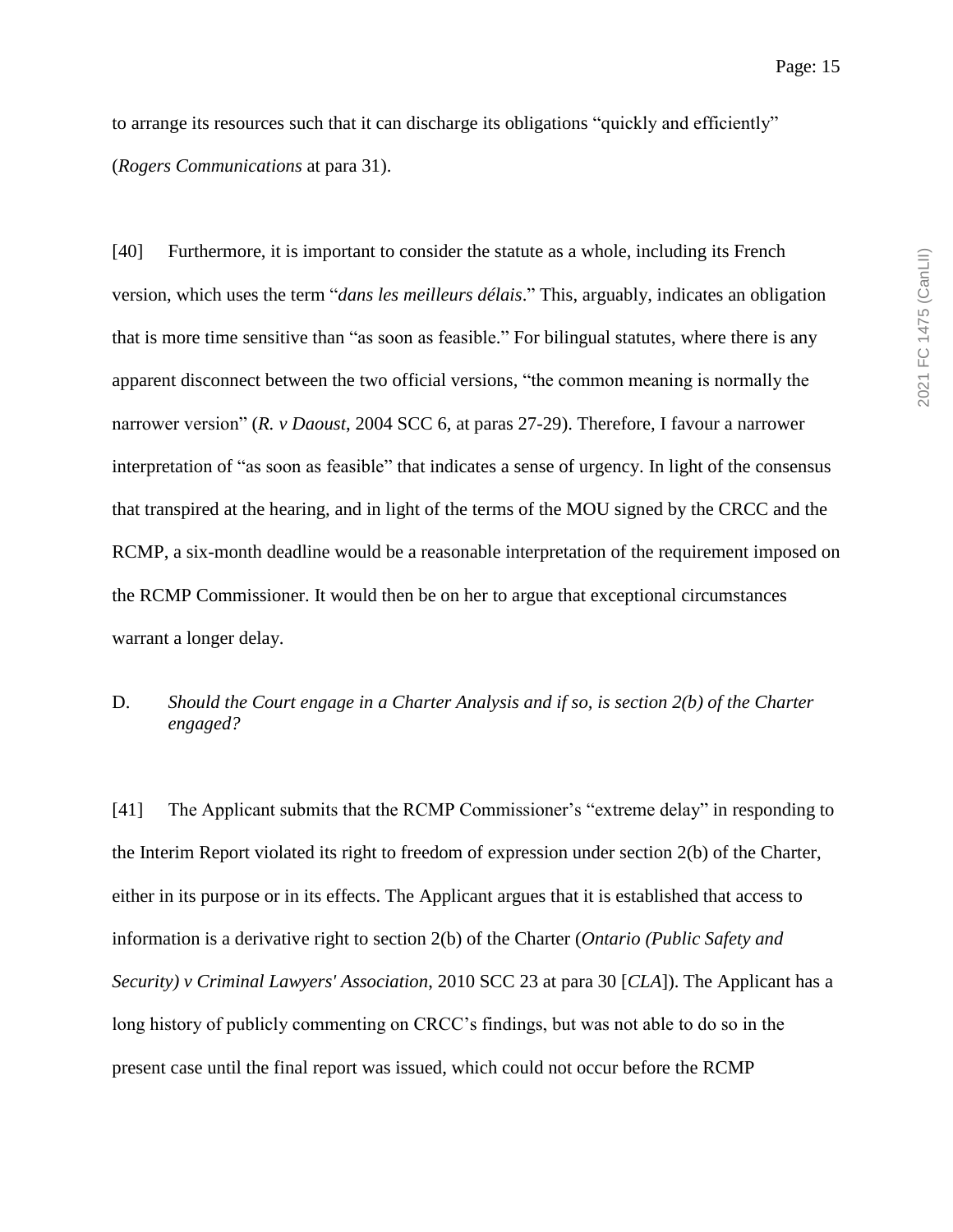Commissioner responded to the Interim Report. The Applicant argues that this establishes its prima facie case because its meaningful public discussion and criticism on matters of public interest were impeded by the delay.

[42] The Respondents argue that Supreme Court jurisprudence establishes that when a matter can be decided on administrative grounds, Courts should refrain from deciding on Charter issues. The Respondents submit that the RCMP Commissioner's delay did not prevent the Applicant from engaging in its advocacy work or from publicly discussing the merits of the complaint. They argue that the framework proposed by the Supreme Court in the *CLA* case does not apply here because i) it has only been applied to Access to Information requests, ii) and the Applicant has not demonstrated that the RCMP Commissioner's delay impeded its meaningful exercise of freedom of expression.

[43] First, I agree with the Respondents that when a matter can be dispensed with on administrative law grounds, the Court should refrain from deciding the Charter issues (*Baker v Canada (Minister of Citizenship and Immigration)*, [1999] 2 SCR 817 at para 11; *Chieu v Canada (Minister of Citizenship and Immigration)*, 2002 SCC 3 at para 19; *Taseko Mines Limited v Canada (Environment)*, 2019 FCA 320 at para 105). This policy is based on the premise that unnecessary constitutional pronouncement may prejudice future cases, the implications of which have not been foreseen (*Rebel News Network Ltd v Canada (Leaders' Debates Commission)*, 2020 FC 1181 at para 64).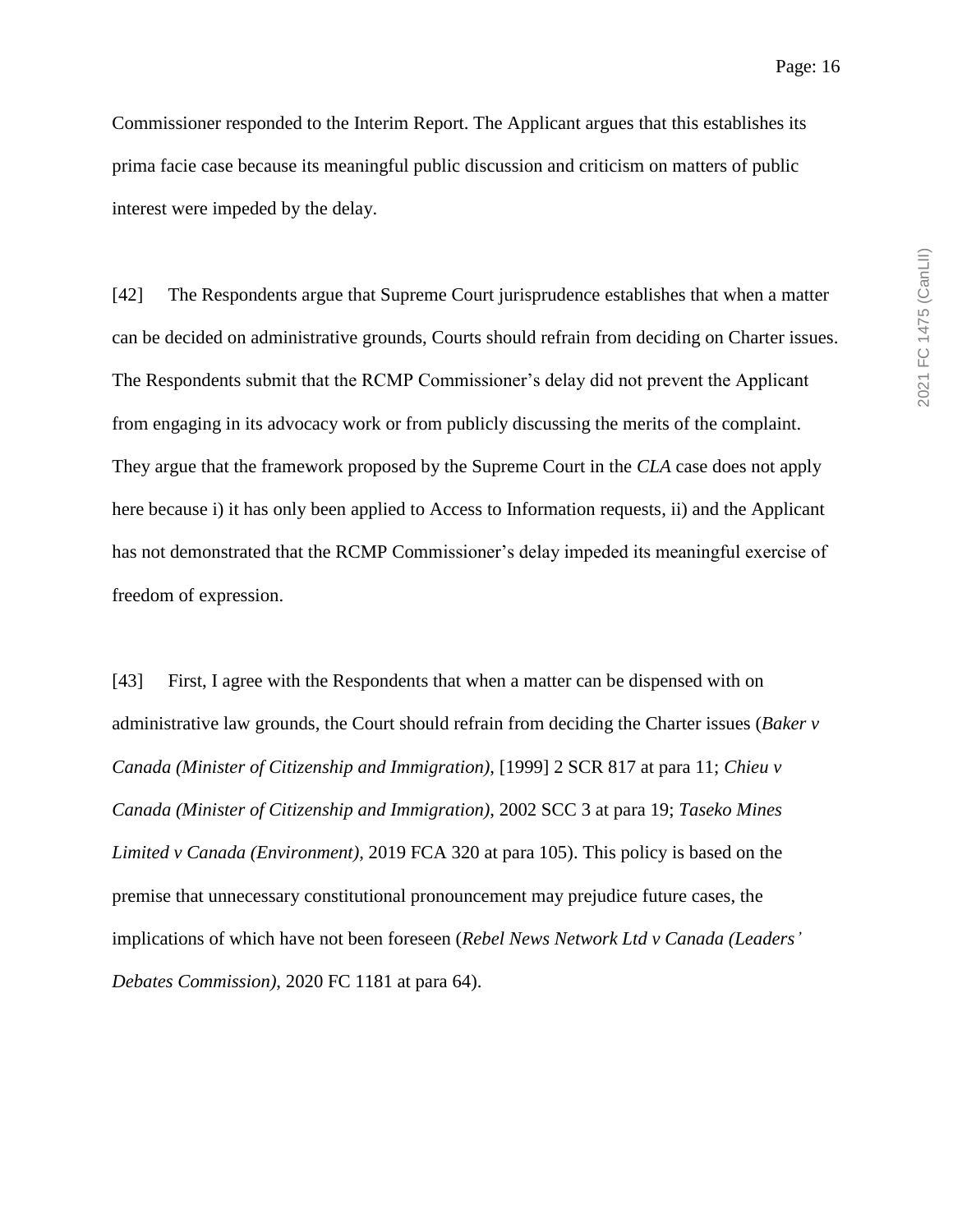it could have significant impact on administrative tribunals and administrative decision makers.

[45] I will therefore refrain from engaging in a Charter analysis.

E. *Should the Court grant special costs?*

[46] While the Intervener does not seek costs, the Applicant submits that this is a rare but appropriate case for an award of special costs.

[47] In *Carter v Canada (Attorney General)*, 2015 SCC 5 at para 140 [*Carter*], the Supreme Court held that an order of special costs may be granted where the litigation raises public interest matters that are exceptional, the party has no proprietary or pecuniary interest in the litigation, and the case would not have gone forward with private funding.

[48] At paragraph 89 of its memorandum of fact and law, the Applicant gives few examples as to why it considers that public trust and confidence in the accountability of the country's national police force can only be described as a matter of significant public interest:

> Some of those cases are extremely serious, including a CRCC report on the RCMP investigation into the alleged sexual assault of a minor. That report has been waiting for well over two years for a response. In another disturbing case, the RCMP took nearly four years to respond to a CRCC interim report about an incident where a woman was left alone, topless and with a broken arm in an RCMP cell without medical attention because officers believed she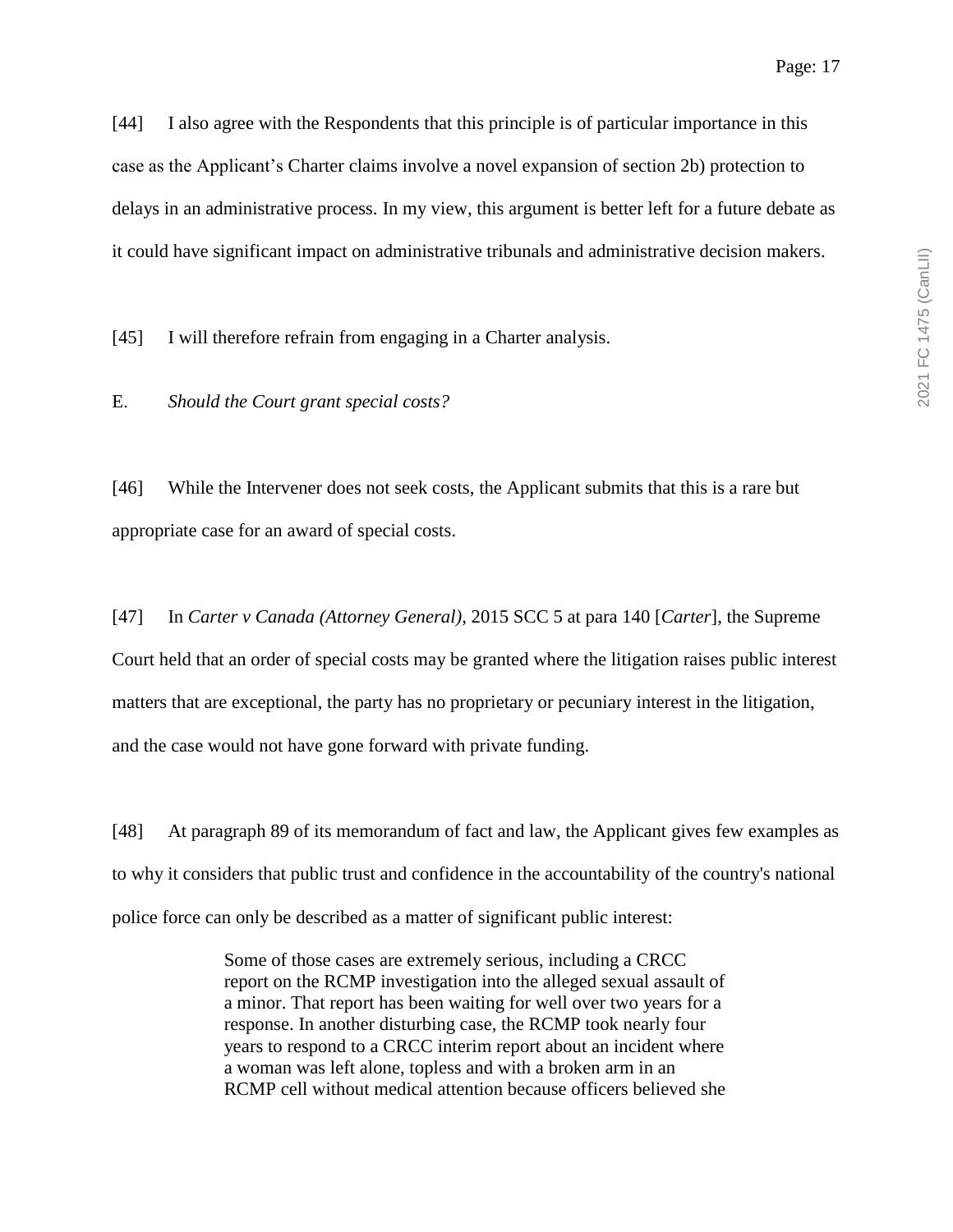was "faking" the injury. The CBC reported on the sad case of Michael Mullock, who died in an RCMP cell from a stroke while a CRCC interim report with recommendations involving a highly similar case in that same detachment sat on the RCMP Commissioner's desk. [Citations omitted.]

[49] The people involved in these cases, says the Applicant, are normally quite vulnerable and not in a position to challenge the RCMP's behavior before the Courts.

[50] The Respondents, on the other hand, state that in *Carter*, the Supreme Court emphasized that issues of public importance will not in themselves "automatically entitle a litigant to preferential treatment with respect to costs" (*Carter* at para 139). Further, the Respondents submit that unlike the expansive constitutional challenge at issue in *Carter*, the scope of the present application is fairly contained. The Applicant is not an individual litigant and has not demonstrated that these issues could not have been pursued with private funding, or that it would be otherwise contrary to the interests of justice to deny them special costs.

[51] Although I agree with the Applicant that this case raises important public interests issues, I nevertheless agree with the Respondents that it does not raise very complex issues and that its scope is fairly contained. I will therefore exercise my discretion and grant costs to the Applicant in the lump sum amount of \$30,000.00 all-inclusive.

V. Conclusion

[52] For the above reasons, I am of the view that it would be against the interests of justice not to dispose of the remaining issues even if the Application for mandamus is now without object. I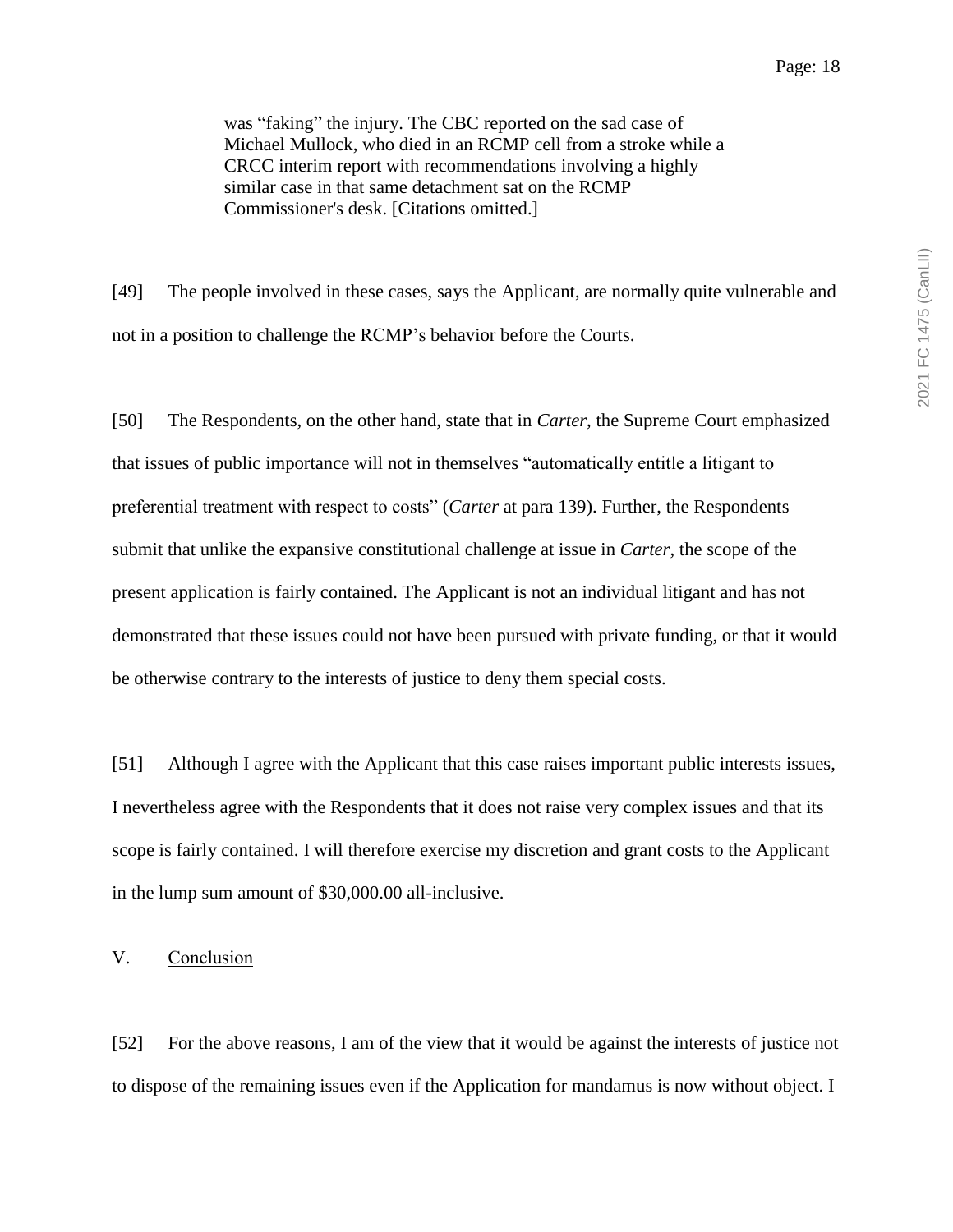am also of the view that the factual background of this case is better dealt with by resorting to administrative law principle and the Court should use its discretion not to rule on the Charter issue raised by the Applicant. That said, I find that the RCMP Commissioner is in violation of her obligation under section 45.76 of the RCMP Act to respond to the Interim Report "as soon as feasible." I also find that a reasonable interpretation of the "as soon as feasible" requirement found in section 45.76 of the RCMP Act is, absent exceptional circumstances, a maximum of six months. Finally, costs for \$30,000.00 all-inclusive, will be granted to the Applicant.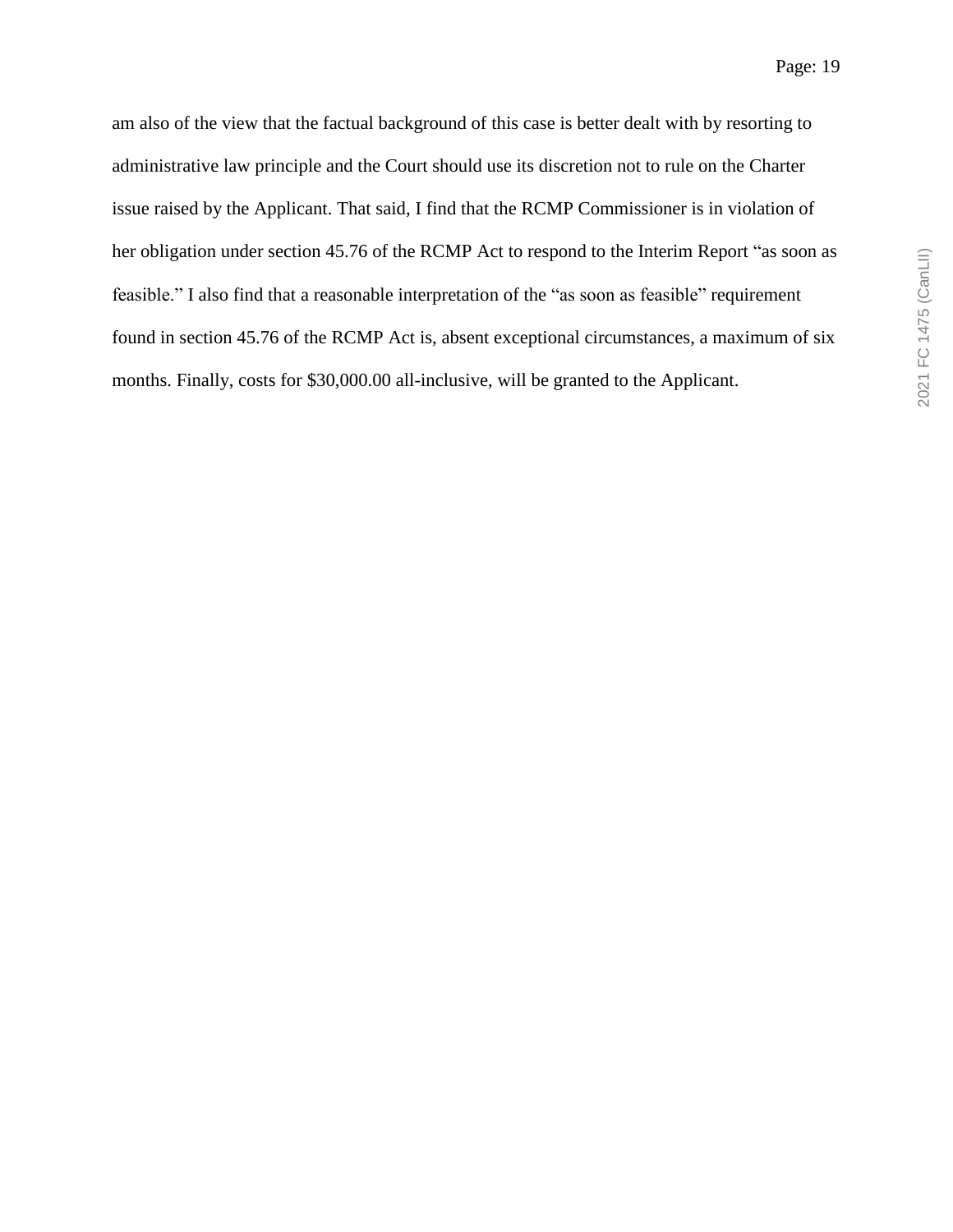#### **JUDGMENT in T-1347-20**

#### **THE COURT CONCLUDES that**:

- 1. This Application is granted in part;
- 2. The RCMP Commissioner is in violation of her obligation under section 45.76 of the *Royal Canadian Mounted Police Act*, RSC 1985, c R-10, to respond to the Interim Report "as soon as feasible";
- 3. A reasonable interpretation of the "as soon as feasible" requirement found in section 45.76 of the *Royal Canadian Mounted Police Act* is, absent exceptional circumstances, a maximum of six months;
- 4. Costs for \$30,000.00 all-inclusive shall be paid by the Respondents to the Applicant.

"Jocelyne Gagné" Associate Chief Justice